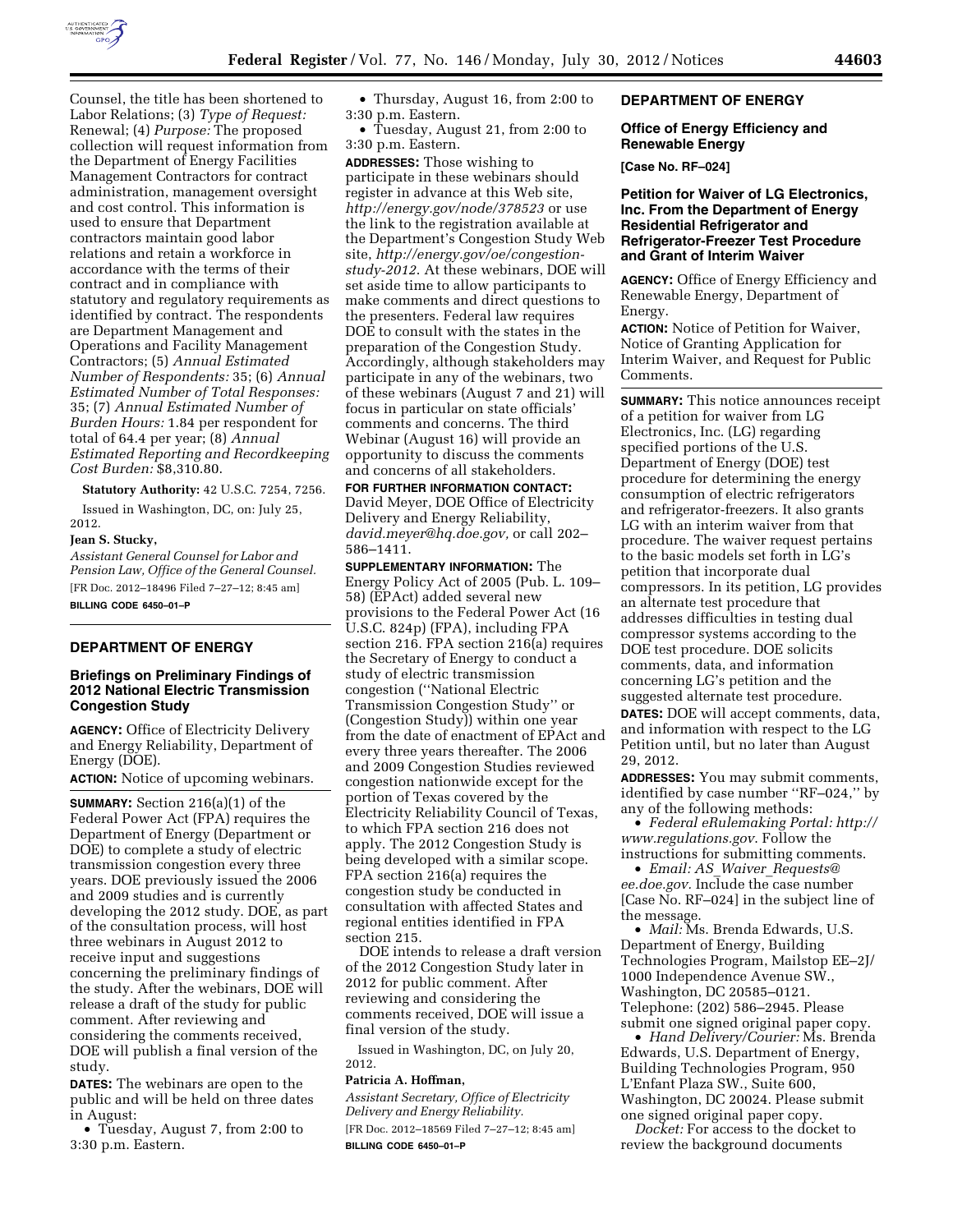relevant to this matter, you may visit the U.S. Department of Energy, 950 L'Enfant Plaza SW., Washington, DC 20024; (202) 586–2945, between 9:00 a.m. and 4:00 p.m., Monday through Friday, except Federal holidays. Available documents include the following items: (1) This notice; (2) public comments received; (3) the petition for waiver and application for interim waiver; and (4) prior DOE rulemakings regarding similar refrigerator-freezers. Please call Ms. Brenda Edwards at the above telephone number for additional information.

#### **FOR FURTHER INFORMATION CONTACT:** Mr.

Bryan Berringer, U.S. Department of Energy, Building Technologies Program, Mail Stop EE–2J, Forrestal Building, 1000 Independence Avenue SW., Washington, DC 20585–0121. Telephone: (202) 586–0371. Email: *[Bryan.Berringer@ee.doe.gov](mailto:Bryan.Berringer@ee.doe.gov)*.

Ms. Elizabeth Kohl, U.S. Department of Energy, Office of the General Counsel, Mail Stop GC–71, Forrestal Building, 1000 Independence Avenue SW., Washington, DC 20585–0103. Telephone: (202) 586–7796. Email: *[Elizabeth.Kohl@hq.doe.gov](mailto:Elizabeth.Kohl@hq.doe.gov)*.

## **SUPPLEMENTARY INFORMATION:**

## **I. Background and Authority**

Title III, Part B of the Energy Policy and Conservation Act of 1975 (EPCA), Public Law 94–163 (42 U.S.C. 6291– 6309, as codified, established the Energy Conservation Program for Consumer Products Other Than Automobiles, a program covering most major household appliances, which includes the electric refrigerators and refrigerator-freezers that are the focus of this notice.1 Part B includes definitions, test procedures, labeling provisions, energy conservation standards, and the authority to require information and reports from manufacturers. Further, Part B authorizes the Secretary of Energy to prescribe test procedures that are reasonably designed to produce results which measure the energy efficiency, energy use, or estimated annual operating costs of a covered product, and that are not unduly burdensome to conduct. (42 U.S.C. 6293(b)(3)). The current test procedure for electric refrigerators and electric refrigeratorfreezers is contained in 10 CFR part 430, subpart B, appendix A1.

DOE's regulations for covered products contain provisions allowing a person to seek a waiver for a particular basic model from the test procedure requirements for covered consumer

products when (1) the petitioner's basic model for which the petition for waiver was submitted contains one or more design characteristics that prevent testing according to the prescribed test procedure, or (2) when the prescribed test procedures may evaluate the basic model in a manner so unrepresentative of its true energy consumption characteristics as to provide materially inaccurate comparative data. 10 CFR 430.27(a)(1). Petitioners must include in their petition any alternate test procedures known to the petitioner to evaluate the basic model in a manner representative of its energy consumption characteristics. 10 CFR 430.27(b)(1)(iii).

The Assistant Secretary for Energy Efficiency and Renewable Energy (the Assistant Secretary) may grant a waiver subject to conditions, including adherence to alternate test procedures. 10 CFR 430.27(l). Waivers remain in effect pursuant to the provisions of 10 CFR 430.27(m).

Any interested person who has submitted a petition for waiver may also file an application for interim waiver of the applicable test procedure requirements. 10 CFR 430.27(a)(2). The Assistant Secretary will grant an interim waiver request if it is determined that the applicant will experience economic hardship if the interim waiver is denied, if it appears likely that the petition for waiver will be granted, and/or the Assistant Secretary determines that it would be desirable for public policy reasons to grant immediate relief pending a determination on the petition for waiver. 10 CFR 430.27(g).

#### **II. Petition for Waiver of Test Procedure**

On May 10, 2012, LG filed a petition for waiver from the test procedure applicable to residential electric refrigerators and refrigerator-freezers set forth in 10 CFR Part 430, Subpart B, Appendix A1. On June 28, 2012, LG amended its request by revising the list of particular models covered by its request. The May 2012 request initially covered a number of LG and Kenmorebranded products; the June 2012 request revised this list to include only certain LG models. LG is seeking a waiver because it is developing new refrigerator-freezers that incorporate a dual compressor design that is not contemplated under DOE's test procedure. In its petition, LG seeks a waiver from the existing DOE test procedure applicable to refrigerators and refrigerator-freezers under 10 CFR Part 430 for LG's dual compressor products. LG states that its dual compressor products use shared compressor systems that are controlled

by a 3-way valve. This type of system, LG argues, differ from the independent, sealed systems that the DOE test procedure is designed to address. In its petition, LG has set forth an alternate test procedure and notes in support of its petition that DOE has already granted Sub-Zero a similar waiver pertaining to the use of dual compressor-equipped refrigerators. See 76 FR 71335 (November 17, 2011) (interim waiver) and 77 FR 5784 (February 6, 2012) (Decision and Order).

#### **III. Application for Interim Waiver**

LG also requested an interim waiver from the existing DOE test procedure. Under 10 CFR 430.27(b)(2), each application for interim waiver must demonstrate likely success of the petition for waiver and address the economic hardship and/or competitive disadvantage that is likely to result absent a favorable determination on the application for interim waiver.'' An interim waiver may be granted if it is determined that the applicant will experience economic hardship if the application for interim waiver is denied; if it appears likely that the petition for waiver will be granted; and/or the Assistant Secretary determines that it would be desirable for public policy reasons to grant immediate relief pending a determination of the petition for waiver. 10 CFR 430.27(g).

DOE has determined that LG's application for interim waiver does not provide sufficient market, equipment price, shipments and other manufacturer impact information to permit DOE to evaluate the economic hardship LG might experience absent a favorable determination on its application for interim waiver. DOE recognizes, however, that the DOE test procedure for dual compressor systems primarily addresses independent, sealed systems, which differ from the shared system used by the models listed in LG's petition. As a result, it is not possible to test these products using the DOE test procedure, and use of the test procedure would provide test results so unrepresentative as to provide materially inaccurate comparative data. DOE reviewed the alternate procedure and determined that it will alleviate the testing problems associated with LG's implementation of a dual compressor system. Therefore, it appears likely that LG's petition for waiver will be granted.

For the reasons stated above, DOE grants LG's application for interim waiver from testing of its refrigeratorfreezer product line containing dual compressors. Therefore, *it is ordered that:* 

<sup>1</sup>For editorial reasons, upon codification in the U.S. Code, Part B was re-designated Part A.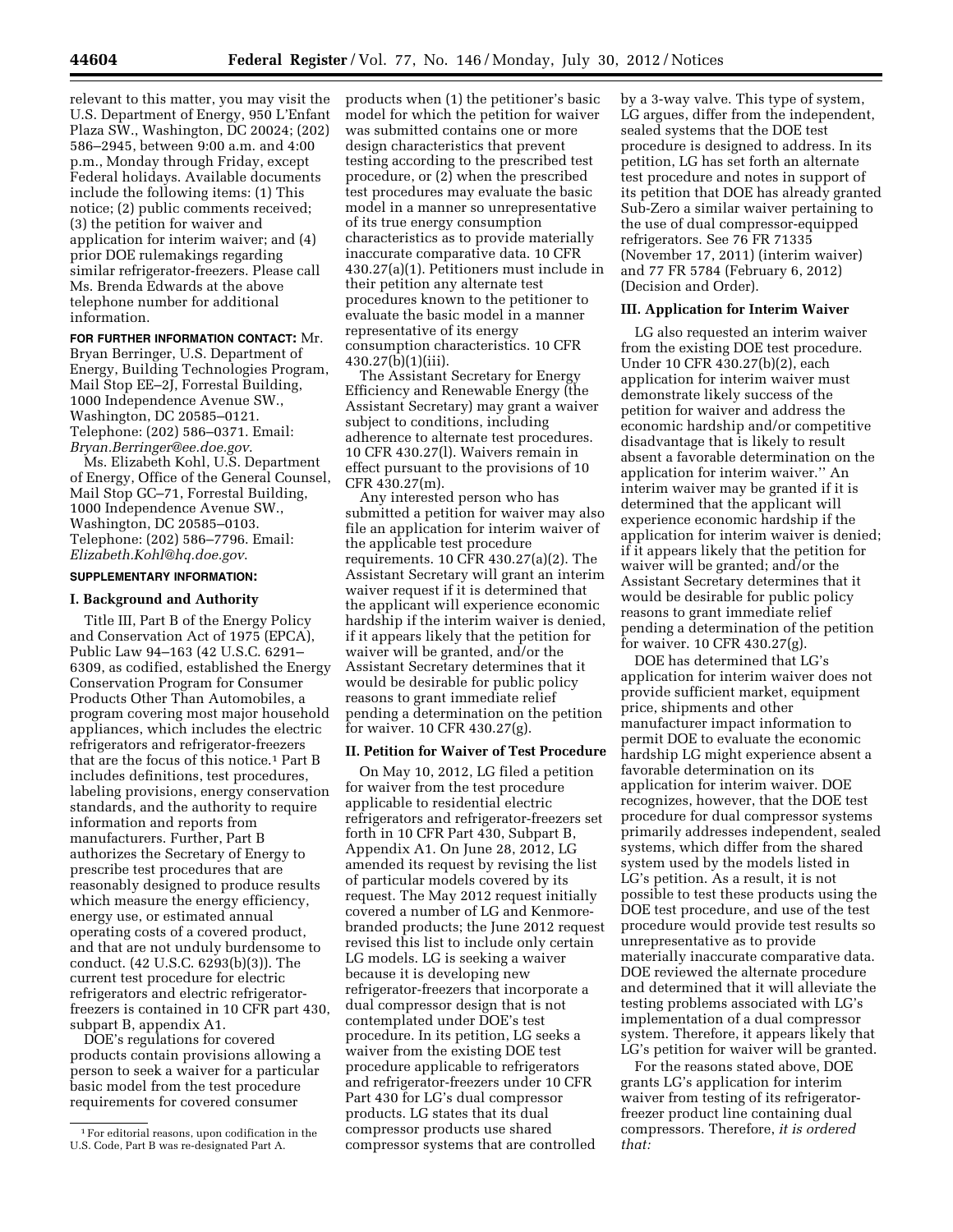The application for interim waiver filed by LG is hereby granted for LG's refrigerator-freezer product lines that incorporate dual compressors subject to the following specifications and conditions:

(1) LG shall be required to test and rate its refrigerator-freezer product line containing dual compressors according to the alternate test procedure as set forth in section IV, ''Alternate test procedure.''

(2) The interim waiver applies to the following basic model groups:

#### *LG Brand*

LFX32955\*\* LFX33955\*\* LFX34955\*\* LMX32955\*\* LMX33955\*\*

#### LMX34955\*\*

**Note:** Each ''\*'' represents a letter.

DOE makes decisions on waivers and interim waivers for only those models specifically set out in the petition, not future models that may be manufactured by the petitioner. LG may submit a new or amended petition for waiver and request for grant of interim waiver, as appropriate, for additional models of refrigerator-freezers for which it seeks a waiver from the DOE test procedure. In addition, DOE notes that granting of an interim waiver or waiver does not release a petitioner from the certification requirements set forth at 10 CFR part 429.

Further, this interim waiver is conditioned upon the presumed validity of statements, representations, and documents provided by the petitioner. DOE may revoke or modify this interim waiver at any time upon a determination that the factual basis underlying the petition for waiver is

incorrect, or upon a determination that the results from the alternate test procedure are unrepresentative of the basic models' true energy consumption characteristics.

## **IV. Alternate Test Procedure**

For the duration of the interim waiver, LG shall be required to test the products listed above according to the test procedures for residential electric refrigerator-freezers prescribed by DOE at 10 CFR part 430, subpart B, Appendix A1, except that, for the LG products listed above only, replace the multiple defrost system section 5.2.1.4 of Appendix A1 with the following:

5.2.1.4 Dual Compressor Systems with Dual Automatic Defrost. The two-part test method in section 4.2.1 must be used, and the energy consumption in kilowatt-hours per day shall be calculated equivalent to:

## $ET = (144O \times EP1/T1) + \sum_{i=1}^{D} [(EP2_i - (EP1 \times T2_i/T1)) \times (12/CT_i)]$

#### *Where:*

- 1440 = number of minutes in a day:
- ET is the test cycle energy (kWh/day);
- i is the variable that can equal to 1, 2 or more that identifies the compartment with distinct defrost system;
- D is the total number of compartments with distinct defrost systems;
- EP1 is the dual compressor energy expended during the first part of the test (it is calculated for a whole number of freezer compressor cycles at least 24 hours in duration and may be the summation of several running periods that do not include any precool, defrost, or recovery periods);
- T1 is the length of time for EP1 (minutes);
- EP2i is the total energy consumed during the second (defrost) part of the test being conducted for compartment i. (kWh);
- T2i is the length of time (minutes) for the second (defrost) part of the test being conducted for compartment i.
- CTi is the compressor on time between defrosts for only compartment i. CTi for compartment i with long time automatic defrost system is calculated as per 10 CFR Part 430, Subpart B, Appendix A1 clause 5.2.1.2. CTi for compartment i with variable defrost system is calculated as per 10 CFR part 430 subpart B appendix A1 clause 5.2.1.3. (hours rounded to the nearest tenth of an hour).

#### Stabilization:

The test shall start after a minimum 24 hours stabilization run for each temperature control setting.

Steady State for EP1:

The temperature average for the first and last compressor cycle of the test period must be within 1.0 [degrees] F

(0.6 [degrees] C) of the test period temperature average for each compartment. Make this determination for the fresh food compartment for the fresh food compressor cycles closest to the start and end of the test period. If multiple segments are used for test period 1, each segment must comply with above requirement.

Steady State for EP2i:

The second (defrost) part of the test must be preceded and followed by regular compressor cycles. The temperature average for the first and last compressor cycle of the test period must be within 1.0 [degrees] F (0.6 [degrees] C) of the EP1 test period temperature average for each compartment.

Test Period for EP2i, T2i:

EP2i includes precool, defrost, and recovery time for compartment i, as well as sufficient dual compressor steady state run cycles to allow T2i to be at least 24 hours. The test period shall start at the end of a regular freezer compressor on-cycle after the previous defrost occurrence (refrigerator or freezer). The test period also includes the target defrost and following regular freezer compressor cycles, ending at the end of a regular freezer compressor oncycle before the next defrost occurrence (refrigerator or freezer). If the previous condition does not meet 24 hours time, additional EP1 steady state segment data could be included. Steady state run cycle data can be utilized in EP1 and EP2i.

Test Measurement Frequency Measurements shall be taken at regular interval not exceeding 1 minute. [End of 5.2.1.4]

#### **V. Summary and Request for Comments**

Through today's notice, DOE grants LG an interim waiver from the specified portions of the test procedure applicable to LG's line of refrigerator-freezers with dual compressors and announces receipt of LG's petition for waiver from those same portions of the test procedure. DOE publishes LG's petition for waiver pursuant to 10 CFR 430.27(b)(1)(iv). The petition includes a suggested alternate test procedure to determine the energy consumption of LG's specified refrigerator-freezers with dual compressors. LG is required to follow this alternate procedure as a condition of its interim waiver, and DOE is considering including this alternate procedure in its subsequent Decision and Order.

DOE solicits comments from interested parties on all aspects of the petition, including the suggested alternate test procedure and calculation methodology. Pursuant to 10 CFR 430.27(b)(1)(iv), any person submitting written comments to DOE must also send a copy of such comments to the petitioner. The contact information for the petitioner is: John I. Taylor, Vice President, Government Relations and Communications, LG Electronics USA, Inc., 1776 K Street NW., Washington,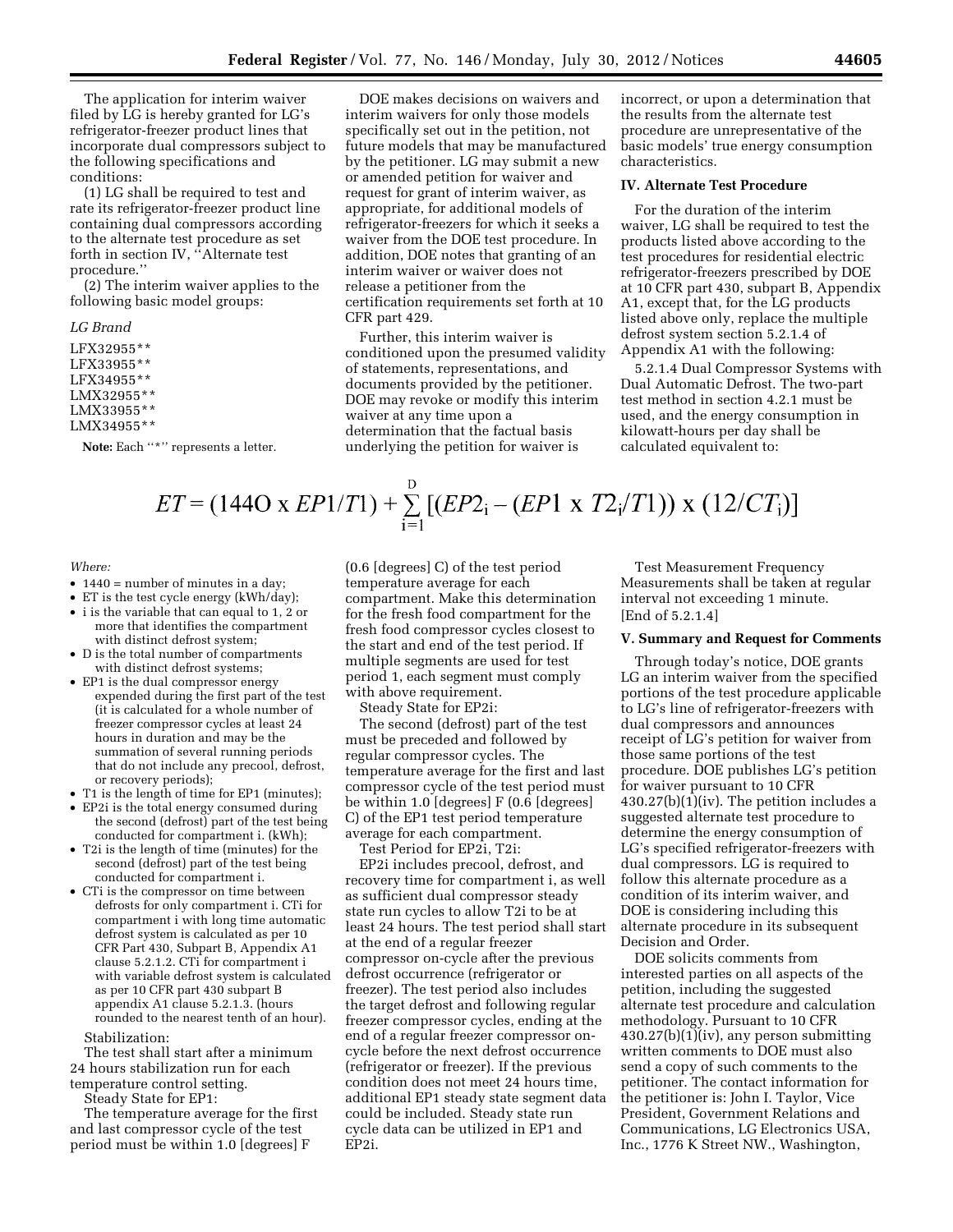DC 20006. All submissions received must include the agency name and case number for this proceeding. Submit electronic comments in WordPerfect, Microsoft Word, Portable Document Format (PDF), or text (American Standard Code for Information Interchange (ASCII)) file format and avoid the use of special characters or any form of encryption. Wherever possible, include the electronic signature of the author. DOE does not accept telefacsimiles (faxes).

According to 10 CFR 1004.11, any person submitting information that he or she believes to be confidential and exempt by law from public disclosure should submit two copies to DOE: one copy of the document including all the information believed to be confidential, and one copy of the document with the information believed to be confidential deleted. DOE will make its own determination about the confidential status of the information and treat it according to its determination.

Issued in Washington, DC, on July 16, 2012.

## **Kathleen B. Hogan,**

*Deputy Assistant Secretary for Energy Efficiency, Energy Efficiency and Renewable Energy.* 

May 10, 2012

The Honorable David Danielson Assistant Secretary, Energy Efficiency and Renewable Energy

United States Department of Energy

Mail Station EE–1

Forrestal Building

1000 Independence Avenue SW

Washington, DC 20585

Re: Petition for Waiver and Application for Interim Waiver, *Test Procedure for Refrigerators, Refrigerator-Freezers, and Freezers* 

Dear Assistant Secretary Danielson:

LG Electronics, Inc. (LG) respectfully submits this Petition for Waiver and Application for Interim Waiver, pursuant to 10 C.F.R. § 430.27, as related to DOE's test procedure for refrigerators, refrigerator-freezers, and freezers. 10 C.F.R. Part 430, Subpart B, Appendix A1. This request concerns LG refrigerator-freezers that use dual compressors. DOE has already granted Sub-Zero such waivers. 77 Fed. Reg. 5784 (Feb. 6, 2012) (waiver); 76 Fed. Reg. 71335 (Nov. 17, 2011) (interim waiver). LG requests expedited treatment of the Petition and Application.

LG is a manufacturer of refrigeratorfreezers and other products sold worldwide, including in the United States. LG's U.S. operations are LG Electronics USA, Inc., with headquarters at 1000 Sylvan Avenue, Englewood Cliffs, NJ 07632 (tel. 201– 816–2000). Its worldwide headquarters are located at LG Twin Towers 20, Yoido-dong, Youngdungpo-gu Seoul, Korea 150–721; (tel. 011–82–2–3777– 1114); URL: *[http.www.LGE.com.](http://www.LGE.com)* LG's principal brands include LG® and OEM brands, including GE® and Kenmore®.

As DOE states in its grant of a waiver to Sub-Zero, DOE's test procedure for dual compressors under 10 C.F.R. Part 430 assumes independent, sealed systems. In contrast, Sub-Zero's dual compressor products have shared systems. In such circumstances, DOE recognized that it is not possible to test such dual compressor products using the DOE test procedure, and use of the test procedure would provide test results so unrepresentative as to provide materially inaccurate comparative data. 77 Fed. Reg. at 5784–85. DOE determined that an alternative test procedure set forth in the waiver would

alleviate the testing problems associated with Sub-Zero's implementation of a dual compressor system while accurately measuring the energy consumption of these dual products. Id. at 5785.

The factors in the Sub-Zero waiver apply equally to LG dual compressor products. LG's dual compressor products have shared compressor systems, controlled by a 3-way valve, and do not have the independent, sealed systems assumed under the DOE test procedure. Therefore, as recognized by DOE, it is not possible to test such products using the DOE test procedure, and use of the test procedure would provide test results so unrepresentative as to provide materially inaccurate comparative data.

LG requests that DOE grant a waiver that would provide for its dual compressor products set forth in Appendix I of this waiver request the following alternative test procedure consistent with the waiver provided to Sub-Zero:

**LG shall be required to test the products listed in Appendix I of this waiver request according to the test procedures for electric refrigeratorfreezers prescribed by DOE at 10 CFR Part 430, Subpart B, Appendix A1, except that, for the LG products listed in Appendix I of this waiver request only, replace the multiple defrost system section 5.2.1.4 of Appendix A1 with the following:** 

**5.2.1.4 Dual Compressor Systems with Dual Automatic Defrost. The twopart test method in section 4.2.1 must be used, and the energy consumption in kilowatt-hours per day shall be calculated equivalent to:** 

# $ET = (144O \times EP1/T1) + \sum_{i=1}^{D} [(EP2_i - (EP1 \times T2_i/T1)) \times (12/CT_i)]$

#### **Where:**

- **1440 = number of minutes in a day**
- **ET is the test cycle energy (kWh/day);**
- **i is the variable that can equal to 1, 2 or more that identifies the compartment with distinct defrost system;**
- **D is the total number of compartments with distinct defrost systems;**
- **EP1 is the dual compressor energy expended during the first part of the test (it is calculated for a whole number of freezer compressor cycles at least 24 hours in duration and may be the summation of**

**several running periods that do not include any precool, defrost, or recovery periods);** 

- **T1 is the length of time for EP1 (minutes);**
- **EP2i is the total energy consumed during the second (defrost) part of the test being conducted for compartment i. (kWh);**
- **T2i is the length of time (minutes) for the second (defrost) part of the test being conducted for compartment i.**
- **CTi is the compressor on time between defrosts for only compartment i. CTi for compartment i with long time**

**automatic defrost system is calculated as per 10 CFR Part 430, Subpart B, Appendix A1 clause 5.2.1.2. CTi for compartment i with variable defrost system is calculated as per 10 CFR part 430 subpart B appendix A1 clause 5.2.1.3. (hours rounded to the nearest tenth of an hour).** 

**Stabilization:** 

**The test shall start after a minimum 24 hours stabilization run for each** 

**temperature control setting. Steady State for EP1:** 

**The temperature average for the first and last compressor cycle of the test**